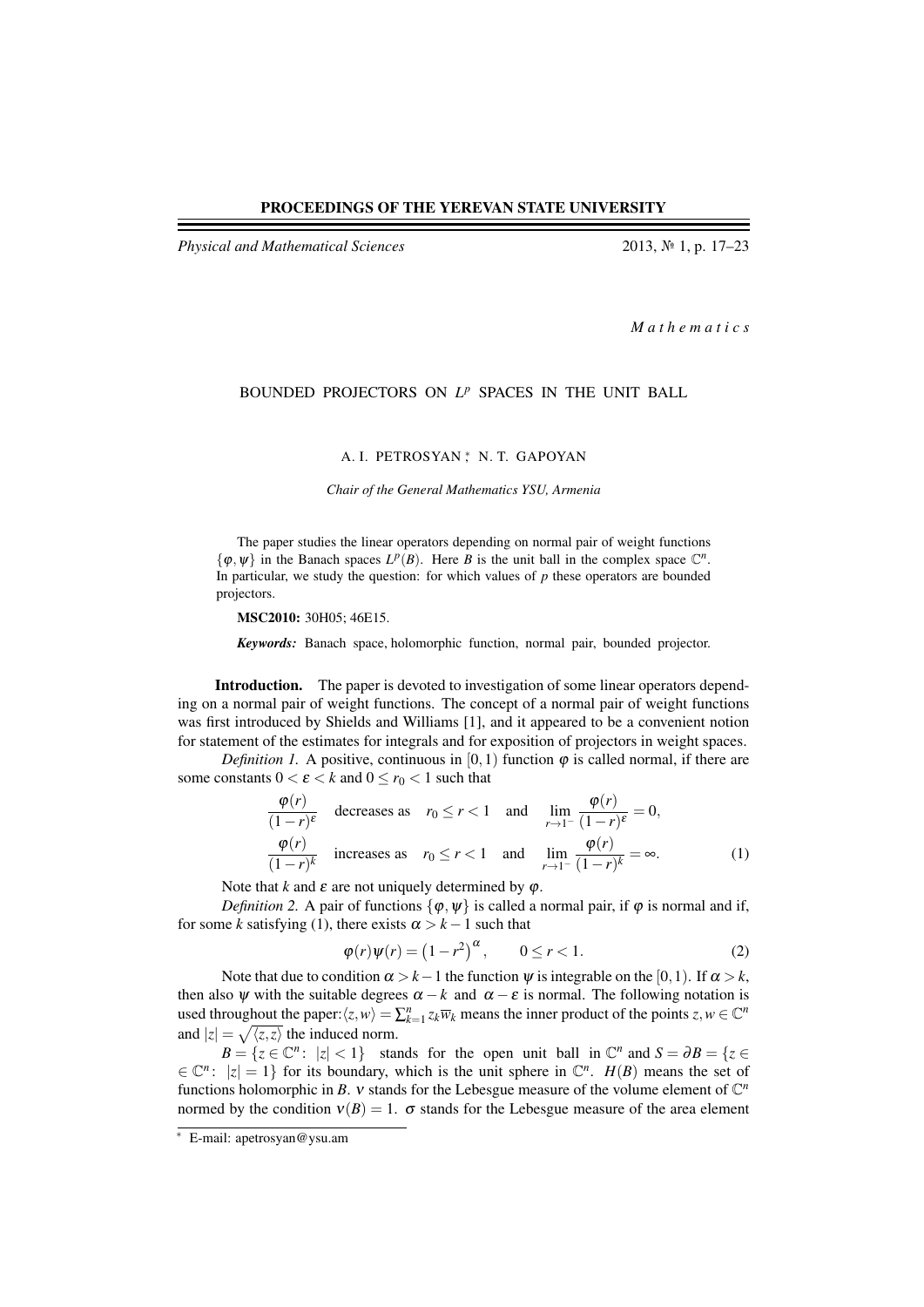on *S* normed by the condition  $\sigma(S) = 1$ .  $L^p(B)$  stands the set of all measurable functions *f* in *B*, for which

$$
||f||_p = \left(\int_B |f(z)|^p \, d\mathbf{v}(z)\right)^{\frac{1}{p}} < +\infty, \qquad 0 < p < \infty.
$$

**Spaces**  $A^p(\psi)$ . Below was assumed that  $\{\varphi, \psi\}$  is a normal pair. We continue  $\varphi$  and  $\Psi$  to the whole *B* as  $\varphi(z) = \varphi(|z|)$ ,  $\Psi(z) = \Psi(|z|)$ . For  $0 < p < \infty$ ,  $\alpha > -1$  consider the following spaces of functions holomorphic in *B*:

$$
Ap(\psi) = \left\{ f \in H(B): ||f||_{p,\psi} = \left( \int_B |f(z)\psi(z)|^p \, d\mathsf{v}(z) \right)^{\frac{1}{p}} < \infty \right\},\
$$
  

$$
A^p_\alpha = \left\{ f \in H(B): ||f||_{p,\alpha} = \left( \int_B |f(z)|^p \, (1-|z|^2)^\alpha \, d\mathsf{v}(z) \right)^{\frac{1}{p}} < \infty \right\}.
$$

Thus,  $A^p_\alpha$  is a special case of  $A^p(\psi)$ , if  $\psi$  is a power function:  $\psi(z) = (1 - |z|^2)^{\frac{\alpha}{p}}$ . *Proposition 1*. For  $1 \leq p < \infty$ ,  $A^p(\psi)$  are Banach spaces.

It is proved by the same method that in [2], where the case  $p = 1$  is considered.

Now let the mappings

 $T_p: A^p(\psi) \mapsto L^p(B), \quad 1 \leqslant p < \infty,$ 

be defined by the equalities  $T_p(g) = \psi g$ . Obviously these mappings are isometries. The ranges are closed subspaces of  $L^p(B)$ . We use the following notation for the ranges of these mappings

$$
TA^p = T(A^p(\psi)).
$$

Consider the following integral operator:

$$
(Qf)(z) = \gamma_{\alpha} \int_{B} \frac{\Psi(z)\varphi(w)}{\left(1 - \langle z, w \rangle\right)^{n+1+\alpha}} f(w) d\nu(w), \tag{3}
$$

where

$$
\gamma_{\alpha} = \frac{\Gamma(n+\alpha+1)}{\Gamma(n+1)\Gamma(\alpha+1)}.
$$

In [1] the boundedness of this operator in the space  $L^1(B)$  is proved in the case  $n = 1$ . In [2] this result is generalised for arbitrary *n*, namely the following theorem has been proved:

*Theorem A.* Operator (3) is bounded in  $L^1(B)$ . Moreover, it is a bounded projector on the subspace *TA*<sup>1</sup> .

The following natural problem arises: for which values of *p* operator *Q* is a bounded projector in  $L^p(B)$ . This paper is devoted to the solution of this problem. The main result is the Theorem 2. Note that the condition  $p(k - \alpha) < 1$  for boundedness of operator *Q* is sufficient, but not necessary. This can be easily seen, as the number  $k$  in (1) can be choosen in many ways of normal function is ambiguous. In the case when weight functions are power functions, the specified condition is as well necessary. Let  $\varphi(r) = (1 - r)^b$ ,  $\psi(r) = (1 - r)^a$ ,  $a + b = \alpha$ . The following result has been proved in [3] (Theorem 2.10):

*Theorem B.* For two real numbers  $a > -1$  and  $b > 0$  we define two integral operators:

$$
(Qf)(z) = (1-|z|^2)^a \int_B \frac{\left(1-|z|^2\right)^b}{\left(1-\langle z,w\rangle\right)^{n+1+a+b}} f(w) \, d\mathbf{v}(w)
$$

and

$$
(\widetilde{Q}f)(z) = (1-|z|^2)^a \int_B \frac{\left(1-|z|^2\right)^b}{\left|1-\langle z,w\rangle\right|^{n+1+a+b}} f(w) d\nu(w).
$$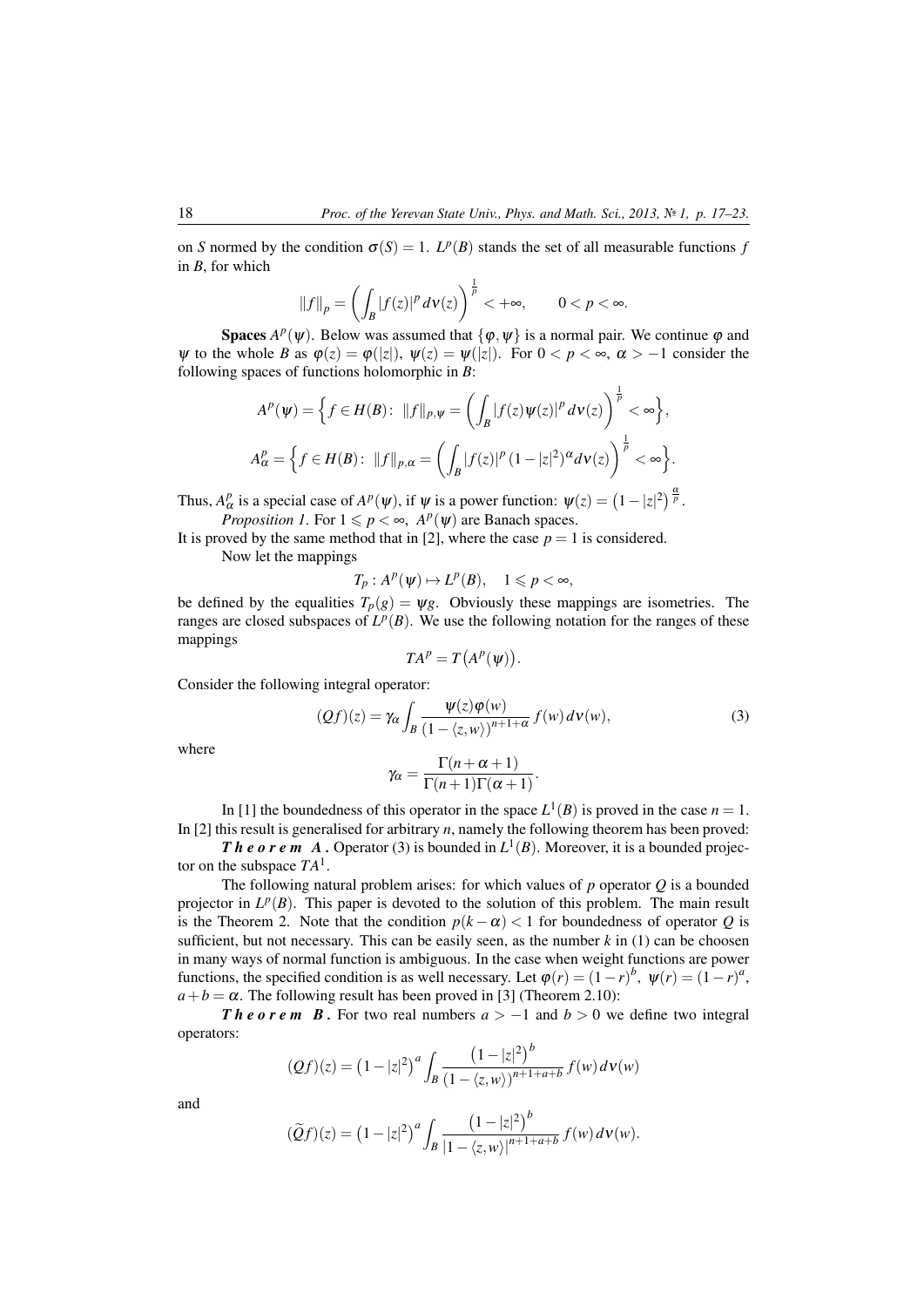- a) *Q* is bounded in  $L^p(B)$ ;
- b)  $\widetilde{Q}$  is bounded in  $L^p(B)$ ;
- c)  $-pa < 1$ .

## Auxiliary Lemmas.

*Le m m a 1.* For  $\gamma$  > -1 and  $m$  > 1+ $\gamma$  we have

$$
\int_0^1 (1 - \rho r)^{-m} (1 - r)^{\gamma} dr \le C (1 - \rho)^{1 + \gamma - m}, \quad 0 < \rho < 1,
$$

where the constant  $C = C(m, \gamma)$  does not depend on  $\rho$ .

For the proof see [1].

*Le m m a* 2. For a positive  $c > 0$ 

$$
\int_{S} \frac{d\sigma(\zeta)}{\left|1-\langle\zeta,z\rangle\right|^{n+c}} = O\left((1-|z|)^{-c}\right) \quad \text{as} \quad |z| \to 1^-.
$$

For the proof see [3, Theorem 1.12].

*L e m m a 3.* For

$$
-(1+\varepsilon) < qs < \alpha - k \tag{4}
$$

there exist a constant  $M_0$  such that

$$
\int_{B} \frac{\left(1-|w|^2\right)^{qs} \varphi(w)}{\left|1-\langle z,w\rangle\right|^{n+1+\alpha}}\,d\nu(w) \leqslant M_0 \frac{\left(1-|z|^2\right)^{qs}}{\psi(z)}.
$$

*Proof.* According to the definition of a normal pair of functions,  $\varphi(r)\psi(r) = (1 (r - r^2)$ <sup> $\alpha$ </sup> for  $0 \le r < 1$ , so, it will be sufficient to show that

$$
\int_{B} \frac{\varphi(w) d\nu(w)}{\left(1-|w|^2\right)^{\beta/p} |1-\langle z,w\rangle|^{n+1+\alpha}} \leqslant M_0 \frac{\varphi(z)}{\left(1-|z|^2\right)^{(\beta/p)+\alpha}}.
$$

Let  $w = r\zeta$ , where  $r = |w|, \zeta \in S$ . As  $\alpha + 1 > 0$ , then, due to Lemma 2, there exists a constant *C* such that

$$
\int_{S} \frac{d\sigma(\zeta)}{\left|1-\langle z,r\zeta\rangle\right|^{n+1+\alpha}} \leq \frac{C}{(1-(|z|r)^2)^{\alpha+1}}.
$$

Expressing the normed volume element  $d\mathbf{v}$  in polar coordinates, we get

$$
d\nu(w) = 2nr^{2n-1} dr d\sigma(\zeta), \quad w = r\zeta, \text{ where } \zeta \in S
$$

(see [3], Lemma 1.8), hence,

$$
\int_{B} \frac{(1-|w|^2)^{qs} \varphi(w)}{|1-\langle z,w\rangle|^{n+1+\alpha}} d\nu(w) =
$$
\n
$$
= 2n \int_{0}^{1} (1-r^2)^{qs} \varphi(r)r^{2n-1} \left( \int_{S} \frac{d\sigma(\zeta)}{|1-\langle z,r\zeta\rangle|^{n+1+\alpha}} \right) dr \leq C \int_{0}^{1} \frac{(1-r^2)^{qs} \varphi(r)}{(1-(|z|r)^2)^{\alpha+1}} dr \leq C_1 \int_{0}^{1} \frac{(1-r)^{qs} \varphi(r)}{(1-|z|r)^{\alpha+1}} dr \qquad (5)
$$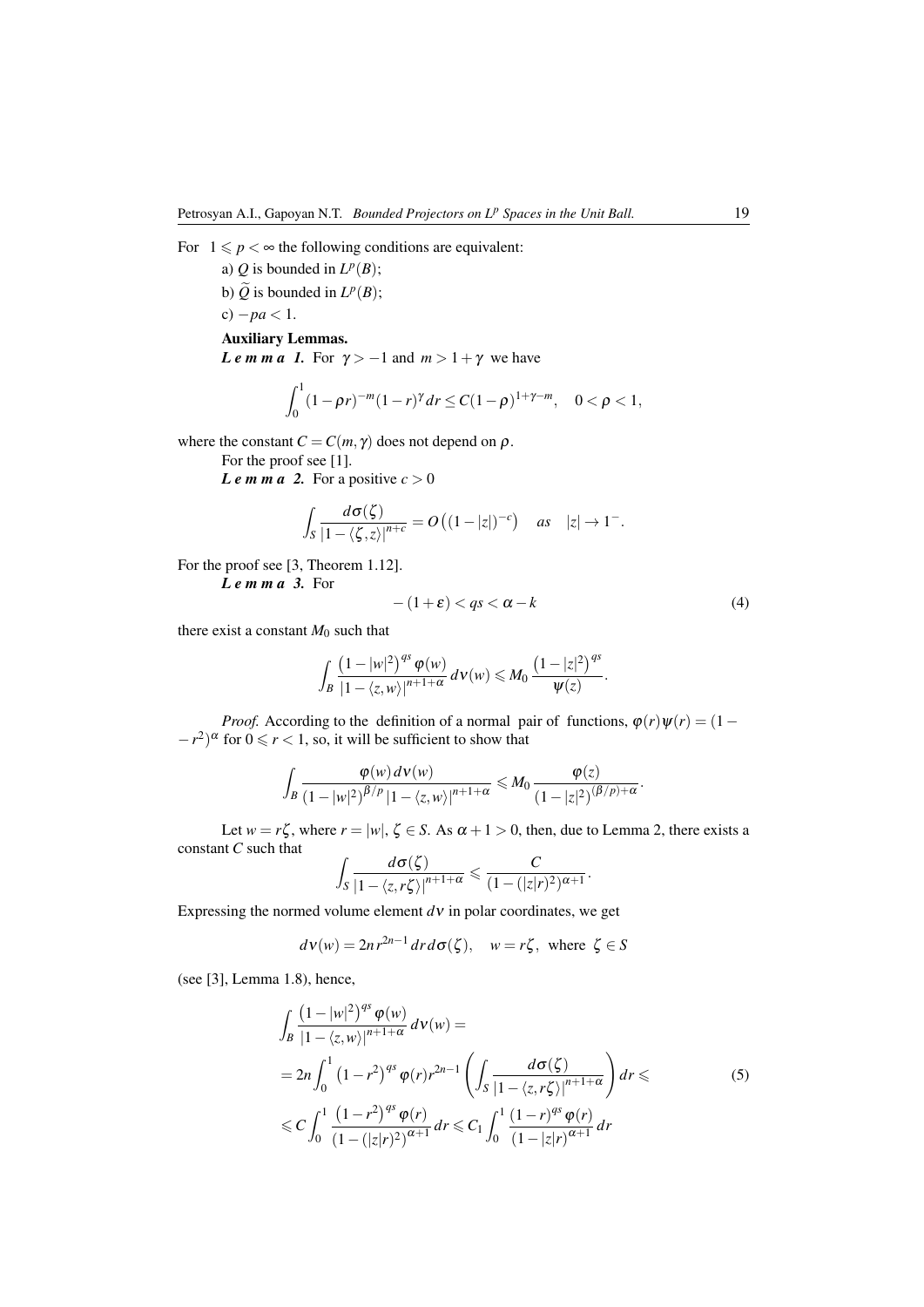(in the last step we have replaced  $(1 - r^2)$  by  $(1 - r)$  and  $(1 - (|z|r)^2)$  by  $(1 - |z|r)$ , so, we have changed *C* to some other constant  $C_1$ ).

We divide the last integral into three parts:

$$
\int_0^1 \frac{(1-r)^{qs} \varphi(r)}{(1-|z|r)^{\alpha+1}} dr = \int_0^{r_0} \frac{(1-r)^{qs} \varphi(r)}{(1-|z|r)^{\alpha+1}} dr + \int_{r_0}^{|z|} \frac{(1-r)^{qs} \varphi(r)}{(1-|z|r)^{\alpha+1}} dr + \int_{|z|}^1 \frac{(1-r)^{qs} \varphi(r)}{(1-|z|r)^{\alpha+1}} dr = I_1 + I_2 + I_3.
$$
 (6)

Obviously  $I_1$  is bounded for all  $z$ . Therefore, there exists a constant  $C_2$  such that

$$
I_1 \leqslant C_2 \varphi(z) \left(1 - |z|^2\right)^{qs - \alpha} \leqslant M_0 \frac{\left(1 - |z|^2\right)^{qs}}{\psi(z)},\tag{7}
$$

here we have used the fact that *qs*−α +*k* < 0, so, the right-hand side of (7) is away zero, and also that  $\varphi(z)\psi(z) = (1-|z|^2)^{\alpha}$ . From the definition of normal function (1) we have

$$
\frac{\varphi(r)}{(1-r)^k} \leq \frac{\varphi(z)}{(1-|z|)^k} \quad \text{for} \quad r_0 < r \leq |z|.
$$
\n(8)

Therefore,

$$
I_2 = \int_{r_0}^{|z|} \frac{(1-r)^{qs} \varphi(r)}{(1-|z|r)^{\alpha+1}} dr = \int_{r_0}^{|z|} \frac{\varphi(r) (1-r)^{k+qs}}{(1-r)^k (1-|z|r)^{\alpha+1}} dr \leq \frac{\varphi(z)}{(1-|z|)^k} \int_{r_0}^{|z|} \frac{(1-r)^{k+qs}}{(1-|z|r)^{\alpha+1}} dr.
$$

From (4) we get  $k + qs > \varepsilon + qs > -1$ ,  $\alpha + 1 > k + qs + 1$ , and, taking into account Lemma 1, we have

$$
\int_{r_0}^{|z|} \frac{(1-r)^{k+qs}}{(1-|z|r)^{\alpha+1}} dr \leq \int_0^1 \frac{(1-r)^{k+qs}}{(1-|z|r)^{\alpha+1}} dr \leq C_3 (1-|z|)^{k+qs-\alpha}
$$

for some constant *C*3. Therefore,

$$
I_2 \leq \frac{\varphi(z)}{(1-|z|)^k} \int_{r_0}^{|z|} \frac{(1-r)^{k+qs}}{(1-|z|r)^{\alpha+1}} dr \leq C_3 \frac{\varphi(z)}{(1-|z|)^k} (1-|z|)^{k+qs-\alpha} \leq
$$
  

$$
\leq C_4 \varphi(z) (1-|z|^2)^{qs-\alpha} = C_4 \frac{(1-|z|^2)^{qs}}{\psi(z)}.
$$

To estimate *I*3, we use the inequality.

$$
\frac{\varphi(r)}{(1-r)^{\varepsilon}} \leqslant \frac{\varphi(z)}{(1-|z|)^{\varepsilon}} \quad \text{for} \quad |z| < r < 1. \tag{9}
$$

Then

$$
I_3 = \int_{|z|}^1 \frac{(1-r)^{qs} \varphi(r)}{(1-|z|r)^{\alpha+1}} dr = \int_{|z|}^1 \frac{\varphi(r) (1-r)^{\varepsilon+qs}}{(1-r)^{\varepsilon} (1-|z|r)^{\alpha+1}} dr \leqslant
$$
  

$$
\leqslant \frac{\varphi(z)}{(1-|z|)^{\varepsilon}} \int_{|z|}^1 \frac{(1-r)^{\varepsilon+qs}}{(1-|z|r)^{\alpha+1}} dr \leqslant \frac{\varphi(z)}{(1-|z|)^{\varepsilon}} \int_0^1 \frac{(1-r)^{\varepsilon+qs}}{(1-|z|r)^{\alpha+1}} dr.
$$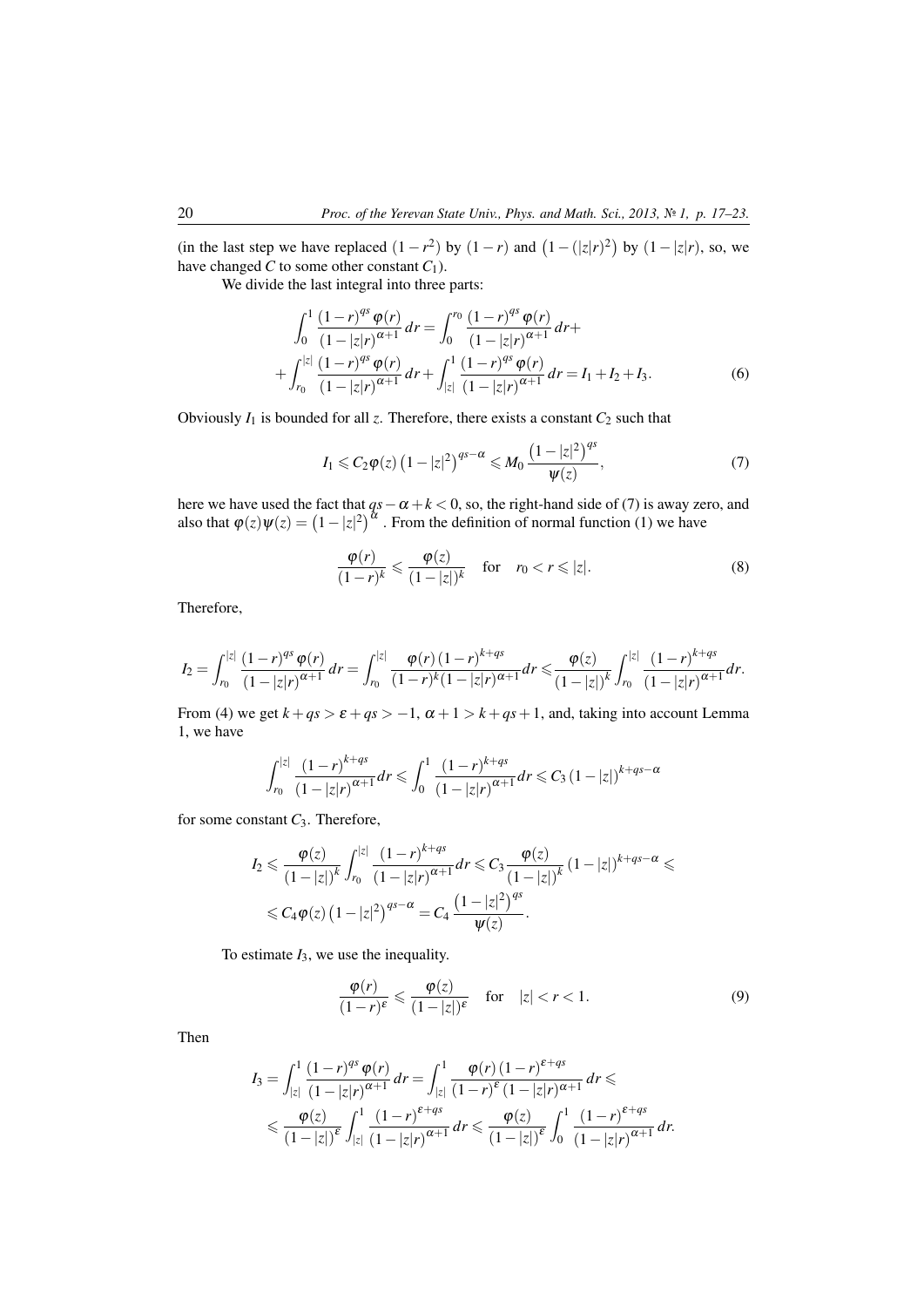By (4), we have  $\varepsilon + qs > -1$  and  $\alpha + 1 > k + qs + 1 > \varepsilon + qs + 1$ , so, using Lemma1 we get

$$
\int_0^1 \frac{(1-r)^{\varepsilon+qs}}{(1-|z|r)^{\alpha+1}} dr \leqslant C_5 \left(1-|z|\right)^{\varepsilon+qs-\alpha},
$$

hence,

$$
I_3 \leq \frac{\varphi(z)}{\left(1-|z|\right)^{\varepsilon}} \int_0^1 \frac{\left(1-r\right)^{\varepsilon+qs}}{\left(1-|z|r\right)^{\alpha+1}} dr \leqslant
$$
  
 
$$
\leqslant C_5 \varphi(z) \left(1-|z|\right)^{qs-\alpha} \leqslant C_6 \varphi(z) \left(1-|z|^2\right)^{qs-\alpha}, \tag{10}
$$

with some constants  $C_5$  and  $C_6$ . Combining the obtained results (5)–(10), we get that there exist a constant  $M_0$  such that

$$
\int_{B} \frac{\left(1-|w|^{2}\right)^{qs} \varphi(w)}{\left|1-\langle z,w\rangle\right|^{n+1+\alpha}} d\nu(w) \leqslant M_{0} \varphi(z) \left(1-|z|^{2}\right)^{qs-\alpha} = M_{0} \frac{\left(1-|z|^{2}\right)^{qs}}{\psi(z)}
$$

for −(1+ε) < *qs* < α −*k*. The Lemma is proved.

*L e m m a 4.* Let

$$
k - \alpha - 1 < ps < \varepsilon. \tag{11}
$$

Than there exists a constant  $M_1$  such that

$$
\int_{B} \frac{\left(1-|z|^2\right)^{ps} \psi(z)}{|1-\langle z,w\rangle|^{n+1+\alpha}} \, d\nu(z) \leq M_1 \frac{\left(1-|w|^2\right)^{ps}}{\varphi(w)}.
$$

*Proof.* We have  $\varphi(z)\psi(z) = (1 - |z|^2)^{\alpha}$ . Therefore, it is necessary to prove that

$$
\int_{B} \frac{\left(1-|z|^2\right)^{ps+\alpha}}{\varphi(z)\left|1-\langle z,w\rangle\right|^{n+1+\alpha}}\,d\nu(z)\leqslant M_1\frac{\left(1-|w|^2\right)^{ps}}{\varphi(w)}
$$

for some constant  $M_1$ . As in the proof of the previous lemma, we pass to polar coordinates, apply the Lemma 2, split the obtained integral into three parts and estimate each part separately. Here we must take in account that instead of inequalities (8) and (9) it is necessary to use inequalities

$$
\frac{(1-r)^{\varepsilon}}{\varphi(r)} \leq \frac{(1-|w|)^{\varepsilon}}{\varphi(w)} \quad \text{for} \quad r_0 < r \leq |w|,
$$
\n
$$
\frac{(1-r)^k}{\varphi(r)} \leq \frac{(1-|w|)^k}{\varphi(w)} \quad \text{for} \quad |w| < r < 1.
$$

The remaining arguments are similar to the proof of the previous Lemma, with minor alterations, and we omit the details.  $\Box$ 

The Main Result. The following Schur's test is a useful tool to prove the  $L^p$ - boundedness of operators.

*Theorem 1. (Schur's test)* Suppose  $(X, \mu)$  is a measure space,  $1 < p < \infty$  and 1  $\frac{1}{p} + \frac{1}{q}$  $\frac{1}{q}$  = 1. For a nonnegative kernel  $H(x, y)$  consider the integral operator

$$
(Sf)(x) = \int_X H(x, y) f(y) d\mu(y).
$$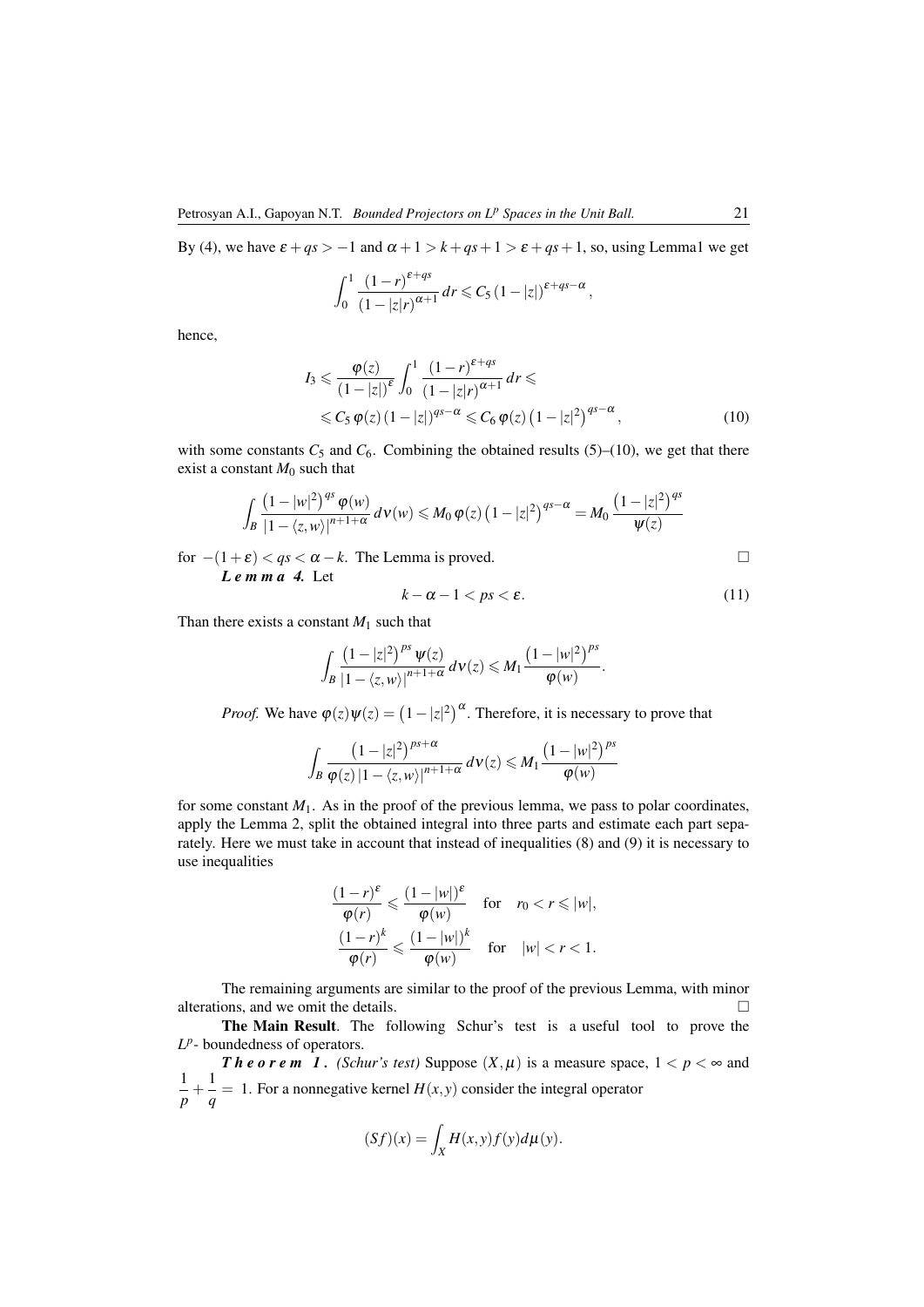If there exist a positive function *h* on *X* and a positive constant *C* such that

$$
\int_X H(x, y) h(y)^q d\mu(y) \leq C h(x)^q
$$

for almost all  $x \in X$  and

$$
\int_X H(x, y)h(x)^p d\mu(x) \leq C h(y)^p
$$

for almost all  $y \in X$ , then the operator *S* is bounded in  $L^p(X, \mu)$  with  $||S|| \leq C$ .

For the proof see [4], (Theorem 1.8) or [3], (Theorem 2.9).

*Theorem 2.* For all  $p, 1 \leqslant p < \infty$ , with

$$
p(k - \alpha) < 1,\tag{12}
$$

the integral operator

$$
(Qf)(z) = \frac{\Gamma(n+\alpha+1)}{\Gamma(n+1)\Gamma(\alpha+1)} \int_{B} \frac{\psi(z)\varphi(w)}{(1-\langle z,w \rangle)^{n+1+\alpha}} f(w) \, d\mathsf{v}(w) \tag{13}
$$

is a bounded projector in  $L^p(B)$ .

*Proof.* First of all we will prove boundedness *Q*. First consider the case  $1 < p < \infty$ . It is enough to prove boundedness of the following operator with positive kernel:

$$
(Sf)(z) = \int_{B} \frac{\psi(z)\varphi(w)}{\left|1 - \langle z, w \rangle\right|^{n+1+\alpha}} f(w) \, d\mathbf{v}(w),\tag{14}
$$

since from the boundedness (14) the boundedness of (13) follow immedietly. According to the Schur's test, it would be sufficient to find suitable function *h*, for which the inequalities

$$
\int_{B} \frac{\Psi(z)\varphi(w)}{\left|1 - \langle z, w \rangle\right|^{n+1+\alpha}} h(w)^{q} d\mathbf{v}(w) \leq Mh(z)^{q},
$$
  

$$
\int_{B} \frac{\Psi(z)\varphi(w)}{\left|1 - \langle z, w \rangle\right|^{n+1+\alpha}} h(z)^{p} d\mathbf{v}(z) \leq Mh(w)^{p}
$$

are fulfilled. We look the function *h* in the following form:  $h(z) = (1 - |z|^2)^s$ . That is, we need to prove that

$$
\int_{B} \frac{\left(1-|w|^2\right)^{qs} \varphi(w)}{|1-\langle z,w\rangle|^{n+1+\alpha}} \, d\nu(w) \leq M \frac{\left(1-|z|^2\right)^{qs}}{\psi(z)},\tag{15}
$$

and

$$
\int_{B} \frac{\left(1-|z|^2\right)^{ps} \psi(z)}{|1-\langle z,w\rangle|^{n+1+\alpha}} d\nu(z) \leqslant M \frac{\left(1-|w|^2\right)^{ps}}{\varphi(w)}\tag{16}
$$

for some *s*. According to Lemmas 3 and 4, the inequalities (15) and (16) are true under the conditions

$$
-\frac{1+\varepsilon}{q} < s < \frac{\alpha-k}{q} \quad \text{and} \quad \frac{k-\alpha-1}{p} < s < \frac{\varepsilon}{p}
$$

with  $M = \max \{M_0, M_1\}$ . It is only necessary to determine for which values of p the intersection of intervals

$$
\left(-\frac{1+\varepsilon}{q}, \frac{\alpha-k}{q}\right)
$$
 and  $\left(\frac{k-\alpha-1}{p}, \frac{\varepsilon}{p}\right)$